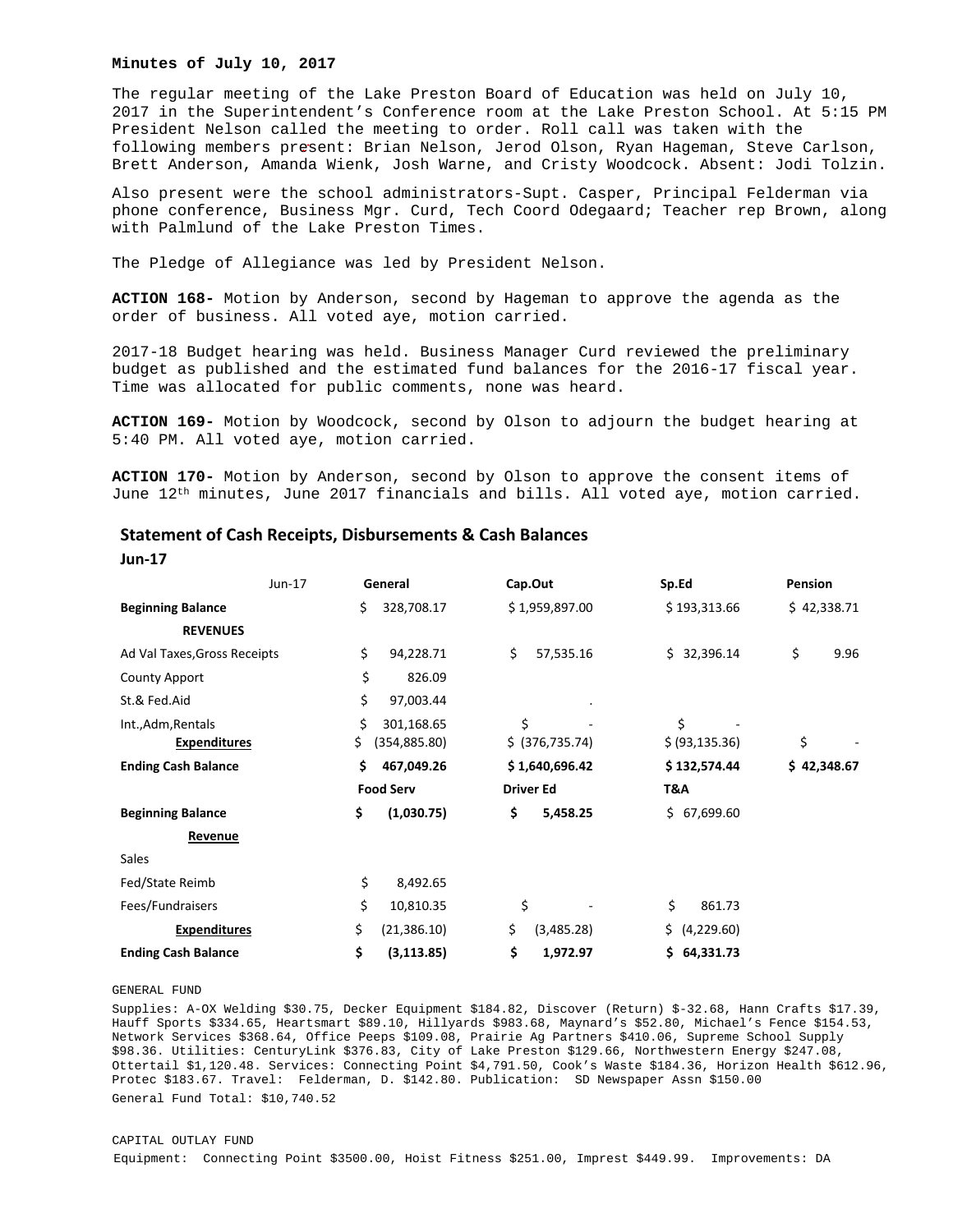Services \$6,841.02, Midwest Boiler \$5,520.00, School Specialty \$6,300.00. Library Books: Discover Card \$296.60. Lease: Office Peeps \$71.21. Capital Outlay Fund Total: \$23,229.82

SPECIAL EDUCATION FUND

Tuition: Advance \$3,450.00, Dept Of Human Services \$6,986.91

Special Education Fund Total:\$10,436.91

Drivers Education Fund

Vehicle Rental: Brookings Auto Mall \$706.95. Insurance: Meyer Insurance Agency \$38.00. Fuel: Prairie Ag Partners \$229.70

Driver's Education Fund Total: \$974.65 Grand Total: \$45,381.90

**June Payroll:** General \$100,026.55, Benefits \$30,730.30; Special Education: \$20,016.08 Benefits: \$7,406.31; Food Service: \$7026.50, Benefits \$1,205.32; Driver's Education: \$980.00, Benefits \$43.19 Total June Payroll: \$167,434.25

Board member Woodcock reported that much of the June NESC meeting discussed the financials behind the Northern Plains Insurance Pool in which NESC is the financial agent.

Discussion on purchasing a school vehicle was held. Some members felt it was advisable to have staff continue to take personal vehicles when conflicts presented themselves. Others felt that an additional school vehicle was necessary. **ACTION 171-** Motion by Hageman, second by Woodcock to approve the purchase of a school car in the cost range of \$10-\$15,000. Hageman, Woodcock, Anderson, and Nelson voted aye; Carlson and Olson voted nay. Motion carried.

**ACTION 172-** Motion by Olson, second by Anderson to approve the Capital Outlay transfer to General fund of \$15,000. All voted aye. Motion carried.

**ACTION 173-** Motion by Hageman, second by Woodcock to approve the budget supplement as presented. All voted aye, motion carried.

## **RESOLUTION NO. FY17.2**

# **ADOPTION OF SUPPLEMENTAL BUDGET**:

LET IT BE RESOLVED, that the School Board of the Lake Preston School District #38-3, in accordance with SDCL 13-11-3.2 and after duly considering the proposed supplemental budget, hereby approves and adopts the following supplemental budget in total:

# **APPROPRIATIONS:**

| <b>GENERAL FUND</b>                     |                                   |                        |
|-----------------------------------------|-----------------------------------|------------------------|
| <b>Transportation Service</b>           | \$                                | 607.00                 |
| <b>Board Service</b>                    |                                   | \$17,641.00            |
| <b>Health Services</b>                  |                                   | $\mathbb{S}$<br>188.00 |
| Kids First Program                      |                                   | $\mathbb{S}$<br>145.00 |
| Title I                                 |                                   | \$3,789.00             |
| Total                                   |                                   | \$22,370.00            |
| <b>CAPITAL OUTLAY FUND</b>              |                                   |                        |
| Pre School                              |                                   | \$225.00               |
| Total                                   |                                   | \$225.00               |
| <b>SPECIAL EDUCATION FUND</b>           |                                   |                        |
| <b>Residential Services</b>             | S.                                | 69,091.00              |
| <b>Speech Pathology Services</b>        | \$                                | 8,631.00               |
| Autism                                  | $\frac{\mathcal{S}}{\mathcal{S}}$ | 4,950.00               |
| Total                                   |                                   | \$82,672.00            |
| <b>MEANS OF FINANCE:</b>                |                                   |                        |
| <b>GENERAL FUND</b>                     |                                   |                        |
| Contingency                             | \$                                | 22,370.00              |
| <b>CAPITAL OUTLAY FUND</b>              |                                   |                        |
| <b>Undesignated Fund Balance</b>        | \$                                | 225.00                 |
| <b>SPECIAL EDUCATION FUND</b>           |                                   |                        |
| <b>Extraordinary Cost Funding-State</b> | SS.                               | 66,716.00              |
| <b>Undesignated Fund Balance</b>        |                                   | \$15,956.00            |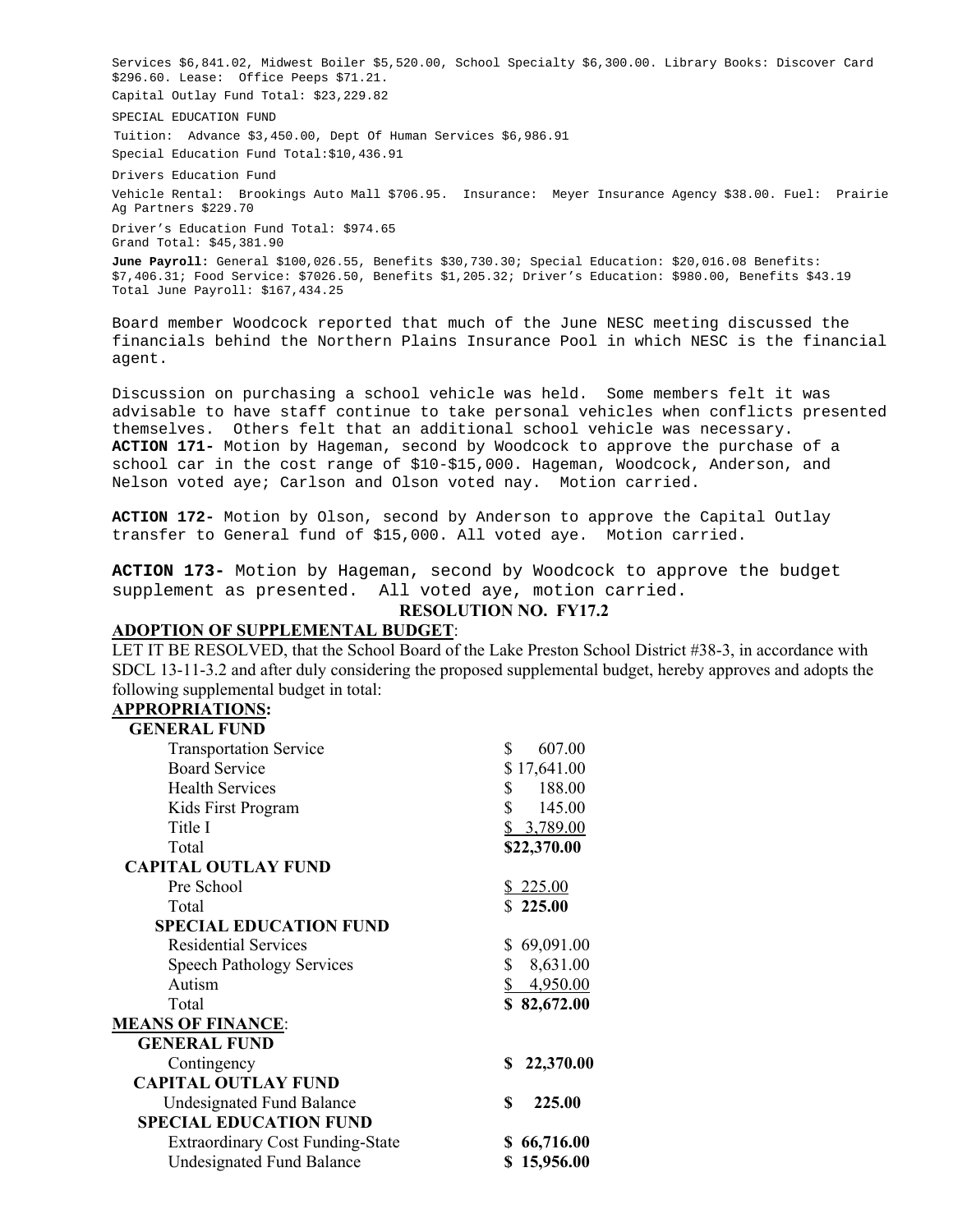**ACTION 174-** Motion by Anderson, second by Olson to adjourn the 2016-17 business at 6:25 and to appoint Supt. Casper as acting President until the election of President and Vice President of the School Board. All voted aye, motion carried.

The Lake Preston School board reconvened with new business at 6:30 p.m. At this time Business Manager Curd duly presented the Oath of Office to the following new board members based on uncontested petitions: Amanda Wienk and Josh Warne, both with 3 year terms.

**ACTION 1-** Supt. Casper then opened the floor for nominations for Board President. Anderson nominated Jerod Olson, second by Steve Carlson. Hageman nominated Brian Nelson, second by Amanda Wienk. Board members voted. Nelson won the seat of President on a 5-2 vote.

**ACTION 2** – Supt Casper opened the floor for nominations for Board Vice-President. Motion by Carlson to nominate Jerod Olson as Vice-President, second by Hageman, and Anderson called to cease all nominations and cast a unanimous ballot for Jerod Olson. All voted aye, motion carried.

Supt. Casper then turned the meeting over to President Nelson.

**ACTION 3 –** Motion by Anderson, second by Olson to approve the following authorizations/appointments: Business Manager, Curd as Board Clerk, Board Treasurer, Privacy Official and Investment Officer; First National Bank of Lake Preston, Wells Fargo-Huron, American Bank & Trust-DeSmet; all in South Dakota as Official Depositories; Rodney Freeman of Huron and Todd Wilkinson of DeSmet as School Attorneys; Lake Preston Times as Official Newspaper; Elementary Principal Felderman as Director of Title I, Title III, and Title VI; Superintendent Casper as Director of Special Education, Title VI, Title I Homeless Liaison, Section 504 Officer, Title IX, Trust & Agency, Food Service; and Coordinator for NESC and all federally funded programs; also giving the Business Manager authority to sign for all of the above listed programs; Supt. Casper as Truant Officer; Superintendent Casper to close school in emergency situations; and in his absence then Dana Felderman and Kristi Curd in respective order; and the continued participation and/or membership in the following: Northeast Education Cooperative and the NESC Special Education Comprehensive Plan & Organizational Structure Form; Mutual Bus Assistance Pact; and SD United Schools Association. All voted aye, motion carried.

**ACTION 4** – President Nelson appointed the following: Anderson as the NESC Board Rep with Olson and Nelson as alternates; ASBSD voting delegate –Hageman, alternate-Nelson; Negotiations Team –Nelson, Hageman, and Anderson; Capital Outlay Committee – Wienk, Warne, and Olson; Rep to the Vocational Ag Advisory Board- Olson; Board Reps to the Lake Preston Equalization Board- Warne & Hageman; Legislative Rep-Hageman; School Alliance Committee- Warne, Carlson, Nelson; Cooperative Committee-Hageman, Olson, and Wienk; Exit Interview Committee- Carlson, Warne and Anderson. Planning Committee- Nelson, Warne, Carlson. Development Board Rep-Warne.

**Action 5:** Motion by Anderson, second by Warne to set season passes as \$40 for adults, \$0 for Lake Preston students, with no complimentary board/spouse passes. All voted aye, motion carried.

**Action 6:** Motion by Anderson, second by Warne to set admission prices at \$3/student, \$5/adult. Doubleheader at \$4/student, \$6/adult. All voted aye, motion carried.

**Action 7:** Motion by Anderson, second by Carlson to set board meeting dates and times at second Monday at 5:30 with the flexibility to change when necessary. Anderson, Carlson, Wienk, Olson, and Warne voted aye. Hageman voted nay. Motion carried.

**Action 8:** Motion by Hageman, second by Olson to set starting and short term substitute wage to \$11/hour, \$88/day and long term substitutes to \$110/day, \$13.75/hour. All voted aye, motion carried.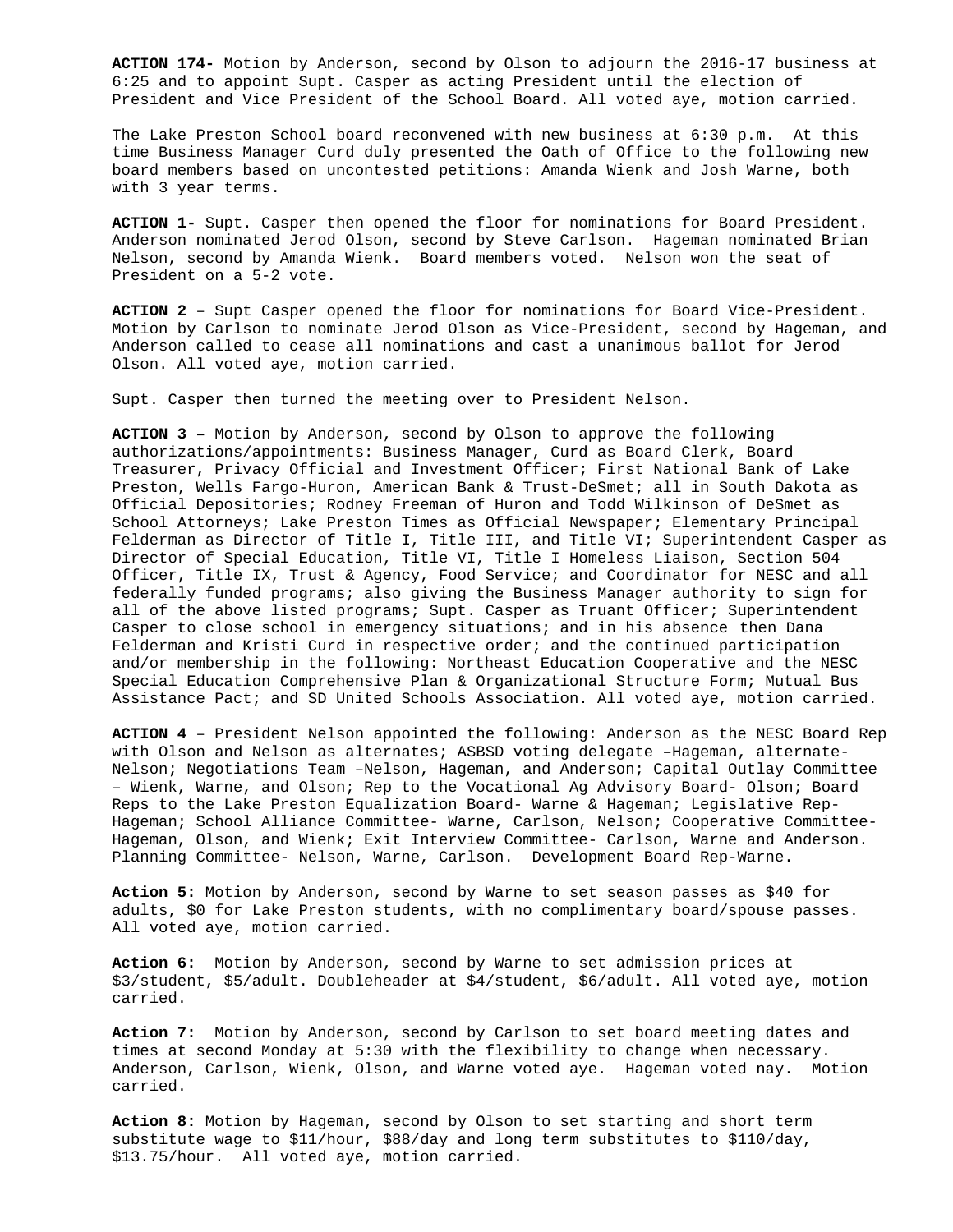**Action 9:** Motion by Warne, second by Anderson to keep meal prices at K-6 Grade- \$3.00; 7-12 Grade-\$3.25, with second entrees for 7-12 at \$.75, Adults-\$4.25 with salad bar only option at \$2.50, Breakfast- All Students -\$.75, Adults-\$1.25. Milk only at \$.25/carton. All voted aye, motion carried.

**Action 10:** Motion by Olson, second by Hageman to set bonds for business manager at \$50,000; Supt at \$5,000; and Other Personal at \$1,000. All voted aye, motion carried.

## **REVIEW/DISCUSSION ITEMS:**

Supt. Casper then reviewed with the members the following: Board Responsibilities, Relations, Expectations, and Executive Sessions. Curd asked to get a number of attendees to the ASBSD/SASD Conference. Felderman, Curd, Nelson, Hageman, and Olson are registered to attend. Members discussed the annual Board/Staff meet and greet and set the date of Tuesday, August  $8^{\text{th}}$  @ 6:00.

First Reading of the Board Policy Handbook revisions was held; with Supt. Casper reviewing the document with no changes at this time. First Reading of the Secondary Student Handbooks was held; with Casper reviewing the recommended changes. A copy of these are on file in District's portal

Elementary Principal Felderman presented the completely revised Elementary and Kids First Handbooks for their first reading. Copies were distributed to board.

Business Manager Curd presented a new Employee Handbook for its first reading. A copy was distributed to board.

**NEW BUSINESS:** 

**ACTION 11** – Motion by Anderson second by Warne to approve contract of Jaden Denison as JH Football coach. All voted aye, motion carried.

**ACTION 12** – Motion by Olson, second by Anderson to approve the July 2017 bills. All voted aye, motion carried.

GENERAL FUND

Insurance: ASBSD Workers' Compensation Fund \$16,722.00, Meyer Insurance Agency \$22,762.21. Dues & Fees: ASBSD \$851.47, ELABO \$60.00, NEAPA \$70.00, SASD \$1,203.00, SDSTE \$30.00, TIE \$720.00. Fuel: Coles Petroleum \$79.71. Supplies: Hal Leonard Corp \$195.00, Menards \$53.16, Plank Road Publishing \$109.95, Runnings \$39.78, School Specialty \$1,336.82, TEAM Lab \$ 5,104.69. Software: SUI \$5,150.00

General Fund Total: \$54,487.79

CAPITAL OUTLAY FUND

Textbooks: Houghton Mifflin \$3,109.70. Software: Infinite Campus \$610.60, IXL \$2,482.00, RLI \$1,955.00, SHI \$3,879.53, Stoneware \$479.00. Library Books: Overdrive \$250.00. Capital Outlay Fund Total: \$12,765.83 Grand Total July Bills: \$67,253.62

**ACTION 13 –** Motion by Anderson, second by Olson to approve the 2017-18 Wellness Policy. All voted aye, motion carried.

**ACTION 14 –** Motion by Wienk, second by Hageman to approve the 2017-18 Comprehensive Policy. All voted aye, motion carried.

**ACTION 15 –** Motion by Anderson, second by Hageman to surplus a blade, a sprayer, and a glute/ham developer for disposal. All voted aye, motion carried.

#### **REPORTS:**

Supt Casper, Bus. Mgr Curd, and Elementary Principal Felderman gave their monthly reports.

Pursuant to SDCL regarding publication of staff salaries of the Lake Preston School District for the 2017-18 school year as follows: Instructional and Coaching Salaries: Sara Beckler- \$41,172, Marla Bertsch-\$47,210, Dawn Bindert-\$47,210, Lynne Brown-\$47,210, Alecia Erstad- \$38,810, Patricia Garry-\$35,407.50, Sherry Gullickson \$43,400, Nicole Heier-\$40,495, plus up to 40 summer hours, Jan Hillestad-\$47,210, plus up to 40 summer hours, Amanda Hoover